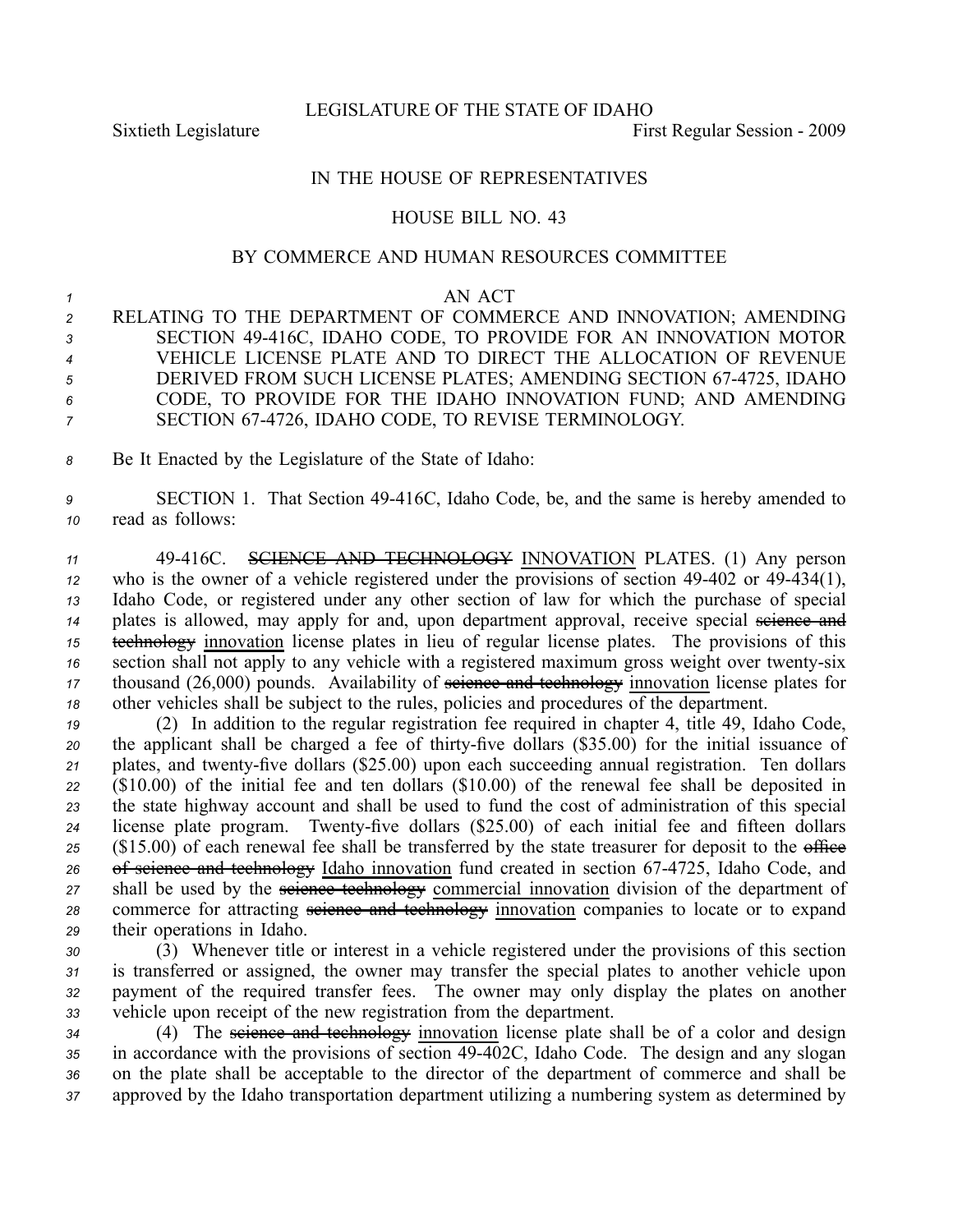*<sup>1</sup>* the department. Initial costs of the plate program, including costs of plate design, shall be paid *<sup>2</sup>* by the department of commerce.

 (5) Sample science and technology innovation license plates may be purchased for <sup>a</sup> fee of thirty dollars (\$30.00), ten dollars (\$10.00) of which shall be deposited in the state 5 highway account and twenty dollars (\$20.00) of which shall be transferred to the office of science and technology Idaho innovation fund, and shall be used by the office commercial innovation division for attracting seignee and technology innovation companies to locate or to expand their operations in Idaho.

*<sup>9</sup>* SECTION 2. That Section 674725, Idaho Code, be, and the same is hereby amended to *<sup>10</sup>* read as follows:

 674725. OFFICE OF SCIENCE AND TECHNOLOGY IDAHO INNOVATION 12 FUND. There is hereby created in the state treasury the office of seience and technology Idaho innovation fund. Moneys in the fund shall consist of funds received pursuan<sup>t</sup> to section 49416C, Idaho Code, grants, federal moneys, donations or funds from any other source. Moneys in the fund may be expended pursuan<sup>t</sup> to appropriation. The fund balance in the fund 16 may be appropriated annually to the office of science and technology department of commerce, commercial innovation division. The treasurer shall invest all idle moneys in the fund. Any interest earned on the investment of idle moneys shall be returned to the fund.

19 **SECTION 3.** That Section 67-4726, Idaho Code, be, and the same is hereby amended to *<sup>20</sup>* read as follows:

 674726. SCIENCE AND TECHNOLOGY ADVISORY IDAHO INNOVATION COUNCIL – APPOINTMENT OF MEMBERS – QUALIFICATIONS. (1) The state of Idaho recognizes that the health and expansion of Idaho's future economy will depend upon taking full advantage of research and technology, and that Idaho has impressive resources for technology innovation-based growth, internationally recognized university research programs, globally competitive technology innovation companies and the Idaho national laboratory.

<sup>27</sup> The seignee and technology advisery Idaho innovation council is hereby created to advise *<sup>28</sup>* the department of commerce, the state board of education, state colleges and universities, 29 and other state, local, federal and private sector agencies and organizations on seience and *<sup>30</sup>* technology innovation interests and potentials; to suppor<sup>t</sup> the development and publishing 31 of information on the condition and importance of <del>science and technology</del> innovation to the *<sup>32</sup>* state's economy; to assist with the development and implementation of <sup>a</sup> state strategic plan 33 for seience and technology innovation; and to assist with the coordination of local, state and 34 federal interests to increase the positive economic impact of the state's seience and technology *<sup>35</sup>* innovation resources.

 (2) The council shall be appointed by and serve at the pleasure of the governor. 37 Membership of the council shall include individuals knowledgeable and experienced in seience and technology innovation issues. The council shall include representatives from the private 39 sector who have expertise in the transfer and commercialization of seivence and technology, and representatives from the department of commerce, the office of the state board of education, and the office of the governor. The governor shall designate <sup>a</sup> chairman from the <sup>42</sup> council's private-sector membership and the council shall designate such other officers from its membership as it deems necessary. The chairman and council members from the department of